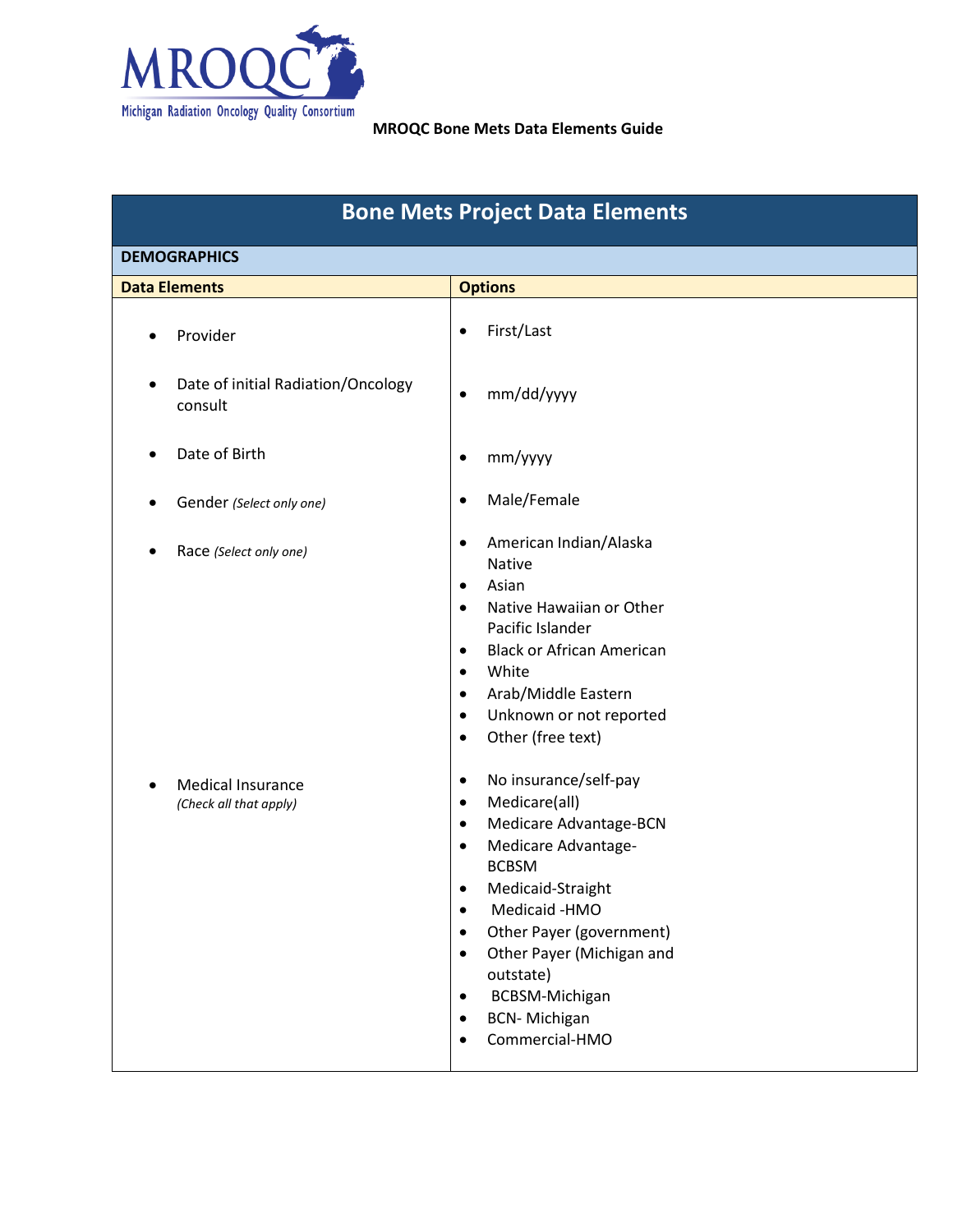

| <b>Current Marital Status</b><br>(Select only one) | Married/Domestic Partner<br>$\bullet$<br>Divorced<br>$\bullet$<br><b>Never Married</b><br>$\bullet$<br>Separated<br>$\bullet$<br>Widowed<br>$\bullet$<br>Living with someone<br>$\bullet$<br>Single<br>$\bullet$                                                                   |
|----------------------------------------------------|------------------------------------------------------------------------------------------------------------------------------------------------------------------------------------------------------------------------------------------------------------------------------------|
| <b>Primary Cancer Type</b><br>(Select only one)    | <b>Breast Cancer</b><br>$\bullet$<br><b>Prostate Cancer</b><br>$\bullet$<br>Melanoma<br>$\bullet$<br><b>Renal Cell Cancer</b><br>$\bullet$<br>Non-Small Cell Lung Cancer<br>$\bullet$<br>Small Cell Lung Cancer<br>$\bullet$<br>Other Primary Cancer Type (free text)<br>$\bullet$ |

# **M1 CDA: Bone Mets Baseline Clinical Data Form**

*Time points: Pre-Treatment*

| <b>Data Elements</b>                                                                                                      | <b>Options</b>                                                                       |
|---------------------------------------------------------------------------------------------------------------------------|--------------------------------------------------------------------------------------|
| Weight (specify lbs. or kg)                                                                                               | (lbs. or kg)                                                                         |
| BMI or Height (specify inches or cm):                                                                                     | or (inches or cm)                                                                    |
| Date of initial cancer diagnosis                                                                                          | (mm/yyyy)                                                                            |
| History of previous radiation therapy to the<br>same anatomic site(s) being treated?                                      | Yes<br>No.                                                                           |
| Physician documentation of spinal cord<br>compression, cauda compression, or radicular<br>pain at the site being treated? | Yes<br><b>No</b><br>$\bullet$                                                        |
| Prior Surgery at the site being treated?                                                                                  | Resection<br>$\bullet$<br>Stabilization<br>$\bullet$<br>Resection with stabilization |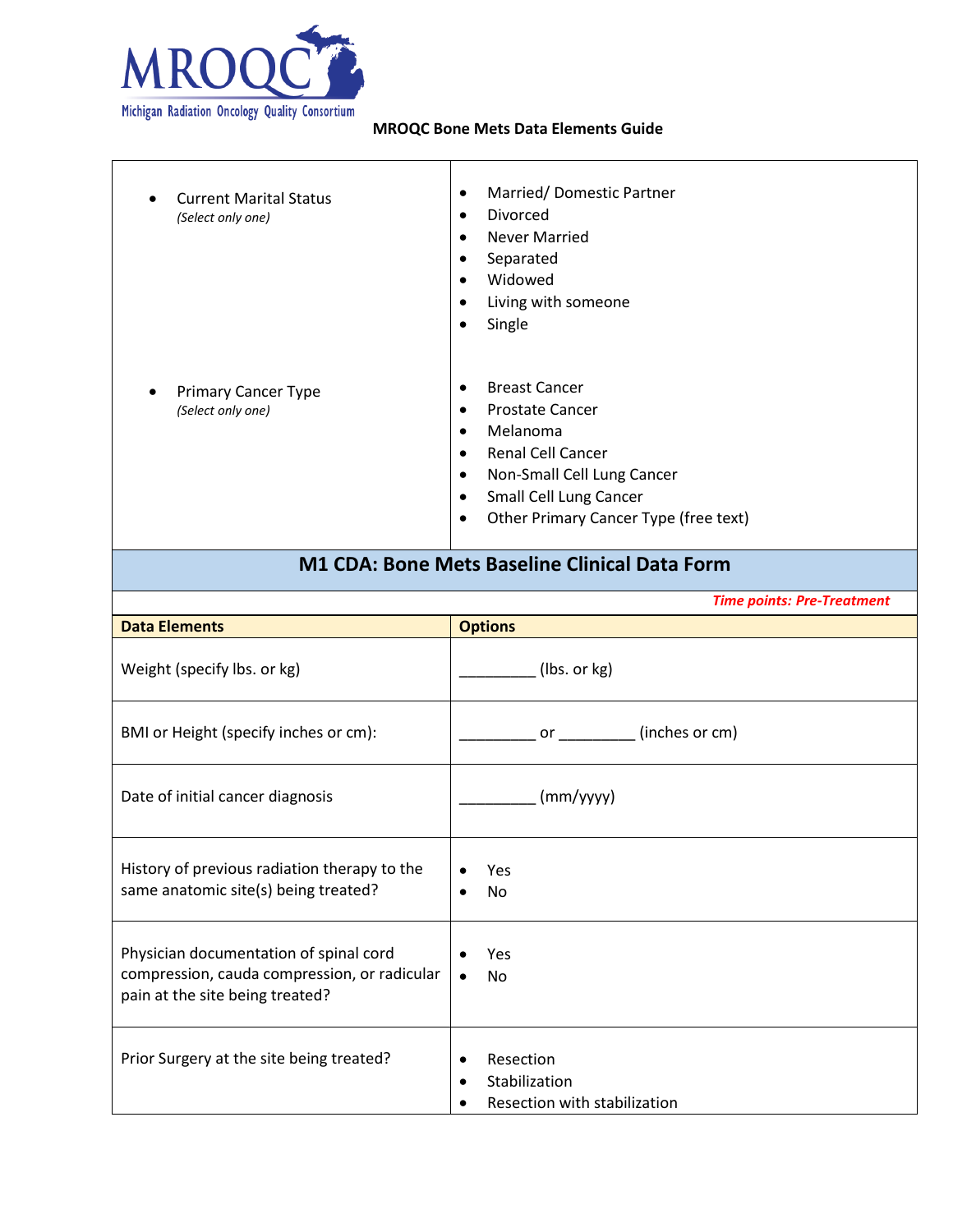

|                                                                                    | $\bullet$                                                                                                                                                                                      |
|------------------------------------------------------------------------------------|------------------------------------------------------------------------------------------------------------------------------------------------------------------------------------------------|
|                                                                                    | N/A<br>$\bullet$                                                                                                                                                                               |
| Femoral axis cortical involvement >3cm in<br>length?                               | Yes<br>$\bullet$<br>No<br>$\bullet$<br>N/A<br>$\bullet$                                                                                                                                        |
| Have palliative care services evaluated the<br>patient?                            | Yes<br>٠<br>No<br>$\bullet$                                                                                                                                                                    |
| Is the patient planning to enter hospice within<br>7 days of the end of treatment? | Yes<br>$\bullet$<br>No<br>$\bullet$                                                                                                                                                            |
| In addition to bone, is there metastatic<br>disease in the CNS or viscera?         | Yes<br>$\bullet$<br>No<br>$\bullet$                                                                                                                                                            |
| If yes, please specify where: (check all<br>$\blacktriangleright$<br>that apply)   | <b>Adrenal Glands</b><br>$\bullet$<br><b>Brain</b><br>$\bullet$<br>Liver<br>$\bullet$<br>Lung<br>$\bullet$<br>Lymph Nodes<br>$\bullet$<br>Other, please specify where: __________<br>$\bullet$ |
| Reported overall pain intensity on a scale of<br>$0-10)$                           | $(0-10)$                                                                                                                                                                                       |
| <b>Bone-Modifying Agents</b>                                                       | Yes<br>$\bullet$<br>No<br>Ċ                                                                                                                                                                    |
| Steroids                                                                           | Yes<br>$\bullet$<br>No                                                                                                                                                                         |
| NSAIDS/ Tylenol                                                                    | Yes<br>$\bullet$<br>No<br>$\bullet$                                                                                                                                                            |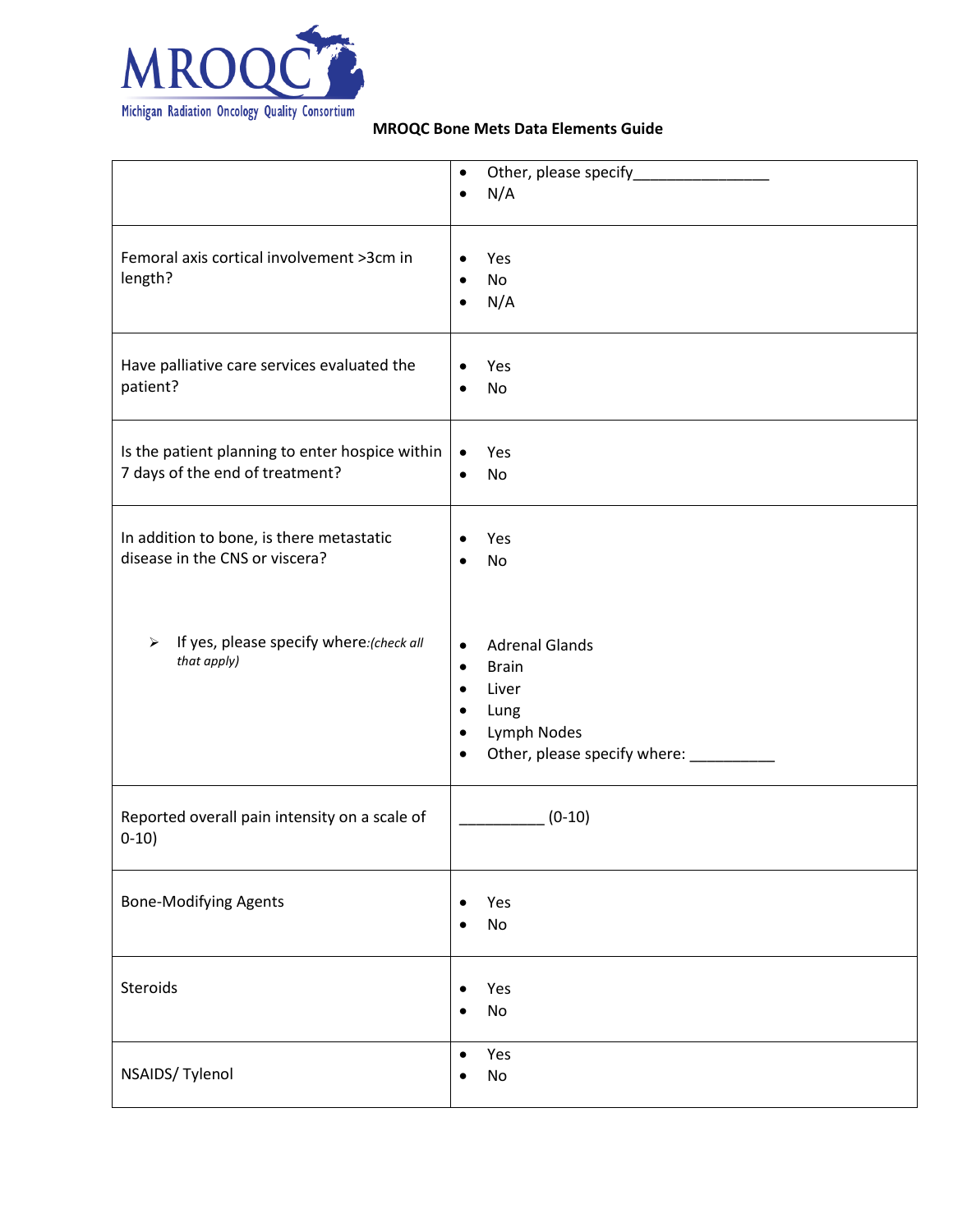

| Date of first fraction                                                            |            |                                                   | (mm/dd/yyyy)                                                                           |            |           |  |
|-----------------------------------------------------------------------------------|------------|---------------------------------------------------|----------------------------------------------------------------------------------------|------------|-----------|--|
| Date of last fraction                                                             |            |                                                   | (mm/dd/yyyy)                                                                           |            |           |  |
| At the time of the first fraction, was the<br>patient an inpatient or outpatient? |            | Inpatient<br>$\bullet$<br>Outpatient<br>$\bullet$ |                                                                                        |            |           |  |
| <b>Comorbidities</b>                                                              |            |                                                   |                                                                                        |            |           |  |
| Does the patient have:                                                            | <b>YES</b> | <b>NO</b>                                         | Does the patient have:                                                                 | <b>YES</b> | <b>NO</b> |  |
| Hypertension?                                                                     | ❏          | ❏                                                 | Hemiplegia?                                                                            | ❏          | ❏         |  |
| Diabetes mellitus?                                                                | ❏          | ❏                                                 | Leukemia?                                                                              | ❏          | $\Box$    |  |
| Scleroderma?                                                                      | ❏          | $\Box$                                            | Malignant lymphoma?                                                                    | ❏          | ❏         |  |
| <b>Rheumatoid Arthritis?</b>                                                      | ❏          | ❏                                                 | Myocardial infarction?                                                                 | ❏          | ❏         |  |
| Lupus?                                                                            | $\Box$     | $\Box$                                            | Peripheral vascular disease?                                                           | ❏          | □         |  |
| Cerebrovascular disease?                                                          | ❏          | $\Box$                                            | Ulcer disease?                                                                         | ❏          | ❏         |  |
| Chronic pulmonary disease?                                                        | ❏          | Q                                                 | Liver disease?                                                                         | ❏          | ❏         |  |
| Congestive heart failure?                                                         | ❏          | $\Box$                                            | Renal disease?                                                                         | ❏          | ❏         |  |
| Connective tissue disease?                                                        | $\Box$     | ❏                                                 | Malignant solid tumor                                                                  | □          | ∩         |  |
| Confusion?                                                                        | ❏          | ❏                                                 |                                                                                        |            |           |  |
| Karnofsky Performance Scale (circle response)                                     |            |                                                   |                                                                                        |            |           |  |
| 100                                                                               |            |                                                   | Normal no complaints; no evidence of disease.                                          |            |           |  |
| 90                                                                                |            |                                                   | Able to carry on normal activity; minor signs or symptoms of<br>disease.               |            |           |  |
| 80                                                                                |            |                                                   | Normal activity with effort; some signs or symptoms of<br>disease.                     |            |           |  |
| 70                                                                                |            |                                                   | Cares for self; unable to carry on normal activity or to do<br>active work.            |            |           |  |
| 60                                                                                |            |                                                   | Requires occasional assistance, but is able to care for most of<br>his personal needs. |            |           |  |
| 50                                                                                |            |                                                   | Requires considerable assistance and frequent medical care.                            |            |           |  |
| 40                                                                                |            |                                                   | Disabled; requires special care and assistance.                                        |            |           |  |
| 30                                                                                |            |                                                   | Severely disabled; hospital admission is indicated<br>although death not imminent.     |            |           |  |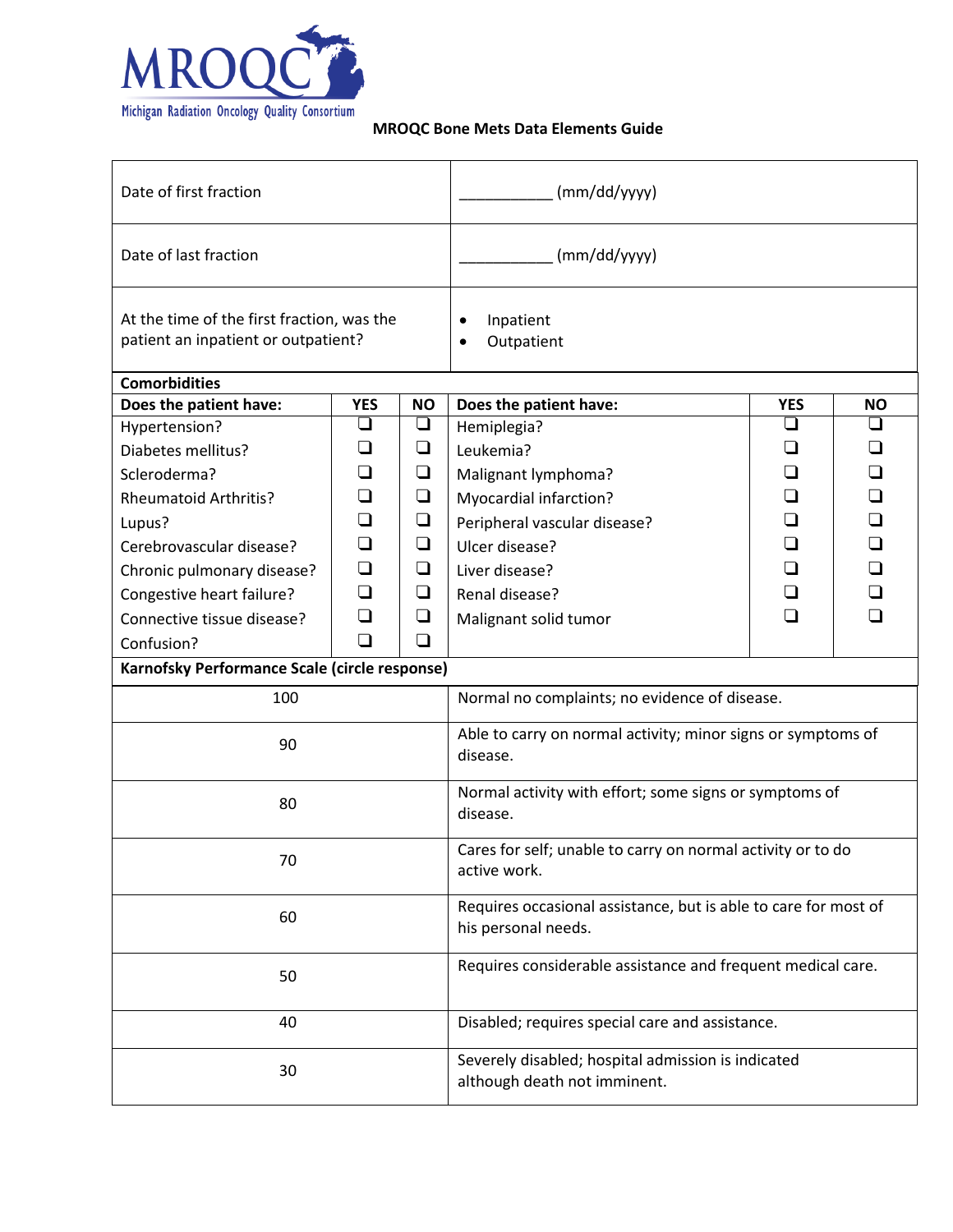

| 20                                                                             | Very sick; hospital admission necessary; active supportive<br>treatment necessary. |
|--------------------------------------------------------------------------------|------------------------------------------------------------------------------------|
| 10                                                                             | Moribund; fatal processes progressing rapidly.                                     |
| $\overline{0}$                                                                 | Dead                                                                               |
|                                                                                | <b>M2 CDA: Bone Mets Baseline Medication Reconciliation Form</b>                   |
|                                                                                | <b>Time points: Pre-Treatment</b>                                                  |
| <b>Data Elements</b>                                                           | <b>Options</b>                                                                     |
| What is the treatment start date (RT start<br>date) associated with this form? | (mm/dd/yyyy)                                                                       |
| List the current opioid medication(s) the<br>patient was prescribed.           |                                                                                    |
| <b>Medication Name</b>                                                         | (name)                                                                             |
| Dose                                                                           | (dose)<br>(frequency)                                                              |
| Frequency                                                                      |                                                                                    |
| Check if the patient is not currently taking<br>opioid medication              | Check box<br>$\bullet$                                                             |
|                                                                                | M3 CDA: Bone Mets Systemic Therapy Data                                            |
|                                                                                | <b>Time points: Pre-Treatment</b>                                                  |
| <b>Data Elements</b>                                                           | <b>Options</b>                                                                     |
| What is the treatment start date (RT start<br>date) associated with this form? | (mm/dd/yyyy)                                                                       |
|                                                                                |                                                                                    |

| Did the patient receive systemic therapy in<br>the four weeks prior to the start of RT? |   | Yes<br>No                                                                        |
|-----------------------------------------------------------------------------------------|---|----------------------------------------------------------------------------------|
| If Yes, was the systemic therapy:                                                       | ٠ | Chemotherapy<br>Immunotherapy<br>Targeted therapy<br>Endocrine/ hormonal therapy |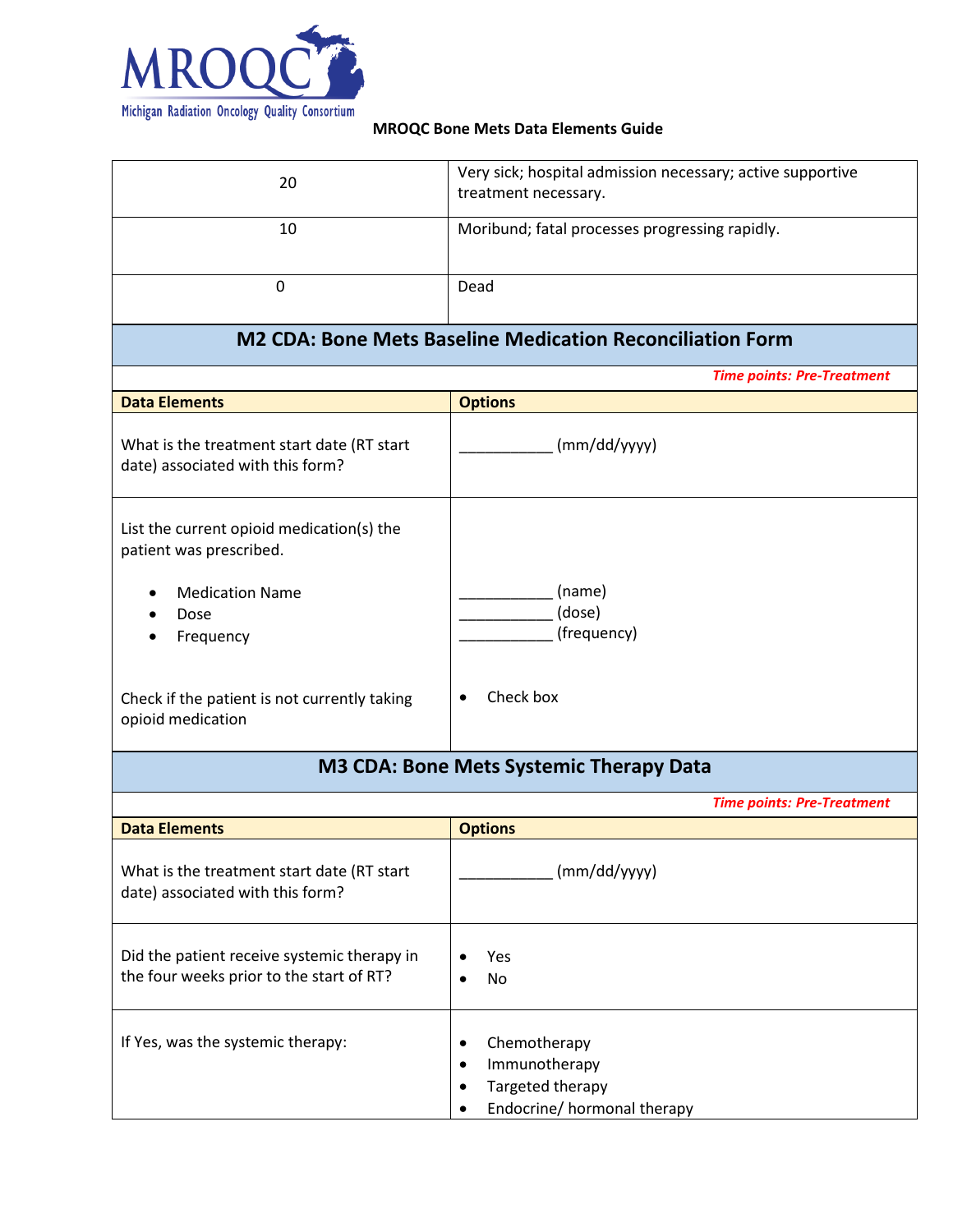

| Is the patient taking any systemic therapy<br>concurrently with radiotherapy?                                                           | Yes<br>$\bullet$<br>No<br>$\bullet$                                                                                                                                                   |
|-----------------------------------------------------------------------------------------------------------------------------------------|---------------------------------------------------------------------------------------------------------------------------------------------------------------------------------------|
| If Yes, was the systemic therapy:                                                                                                       | Chemotherapy<br>$\bullet$<br>Immunotherapy<br>$\bullet$<br>Targeted therapy<br>$\bullet$<br>Endocrine/ hormonal therapy<br>$\bullet$                                                  |
|                                                                                                                                         | <b>M4 Physician: Bone Mets Toxicity Evaluation</b>                                                                                                                                    |
|                                                                                                                                         | <b>Time points: Pre-Treatment</b>                                                                                                                                                     |
| <b>Data Elements</b>                                                                                                                    | <b>Options</b>                                                                                                                                                                        |
| What is the treatment start date (RT start<br>date) associated with this form?                                                          | (mm/dd/yyyy)                                                                                                                                                                          |
| Total number of all metastatic lesions-not<br>just bone:                                                                                | $1 - 2$<br>$3 - 5$<br>$> 5 - 10$<br>$>10$                                                                                                                                             |
| In addition to bone, is there metastatic<br>disease in the CNS or viscera?<br>> If yes, please specify where: (check all<br>that apply) | Yes/No<br>$\bullet$<br><b>Adrenal Glands</b><br>$\bullet$<br><b>Brain</b><br>$\bullet$<br>Liver<br>$\bullet$<br>Lung<br>Lymph Nodes<br>٠<br>Other, please specify where:<br>$\bullet$ |
| Number of distinct bony regions being<br>treated:                                                                                       | (free text)                                                                                                                                                                           |
| For each distinct bony region, list location of bony regions being treated.                                                             |                                                                                                                                                                                       |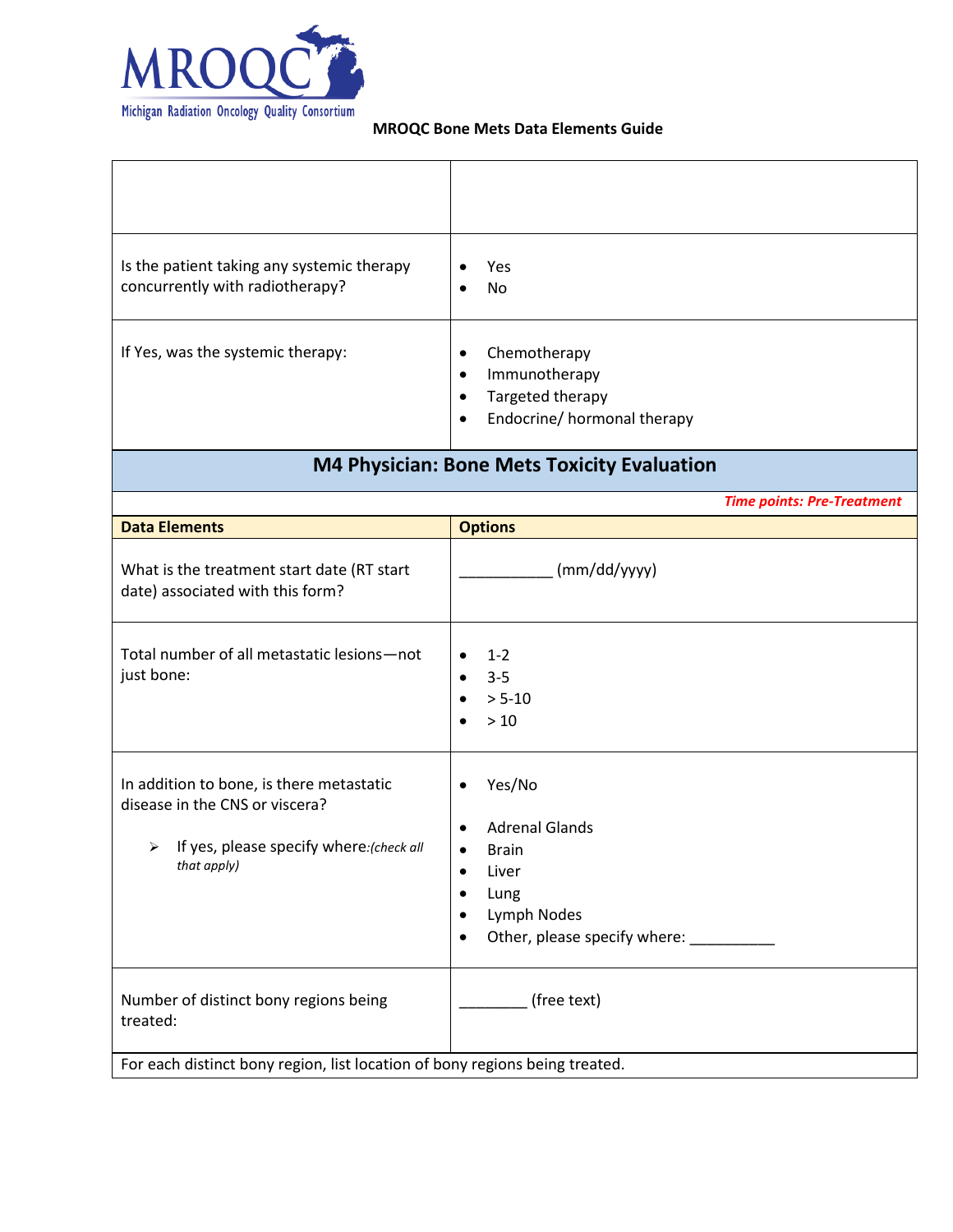

|        | $\square$ Spine – select levels to be treated (select all that apply):<br>□ Cervical □ Thoracic □ Lumbar □ Sacral                                                                                                                                     | $\Box$ Yes<br>$\square$ No                                                |
|--------|-------------------------------------------------------------------------------------------------------------------------------------------------------------------------------------------------------------------------------------------------------|---------------------------------------------------------------------------|
| Site 2 | □ Femur □ Hip □ Humerus □ Pelvis<br>□ Rib/Sternum □ Shoulder/Scapula □ Skull<br>$\square$ Spine – select levels to be treated (select all that apply):<br>□ Cervical □ Thoracic □ Lumbar □ Sacral<br>□ Other:____________________________             | Is there an associated soft tissue<br>mass?<br>$\Box$ Yes<br>$\square$ No |
| Site 3 | $\square$ Femur<br>□ Hip □ Humerus □ Pelvis<br>□ Rib/Sternum □ Shoulder/Scapula<br>$\square$ Skull<br>$\square$ Spine – select levels to be treated (select all that apply):<br>□ Cervical □ Thoracic □ Lumbar □ Sacral<br>$\square$ Other: $\square$ | Is there an associated soft tissue<br>mass?<br>$\Box$ Yes<br>$\square$ No |
| Site 4 | □ Femur □ Hip □ Humerus □ Pelvis<br>□ Rib/Sternum □ Shoulder/Scapula<br>$\Box$ Skull<br>$\square$ Spine – select levels to be treated (select all that apply):<br>□ Cervical □ Thoracic □ Lumbar □ Sacral<br>$\Box$ Other: $\Box$                     | Is there an associated soft tissue<br>mass?<br>$\Box$ Yes<br>$\square$ No |
| Site 5 | □ Pelvis<br>□ Femur<br>$\Box$ Hip $\Box$ Humerus<br>□ Rib/Sternum □ Shoulder/Scapula<br>$\square$ Skull<br>$\square$ Spine – select levels to be treated (select all that apply):<br>□ Cervical □ Thoracic □ Lumbar □ Sacral                          | Is there an associated soft tissue<br>mass?<br>$\Box$ Yes<br>$\square$ No |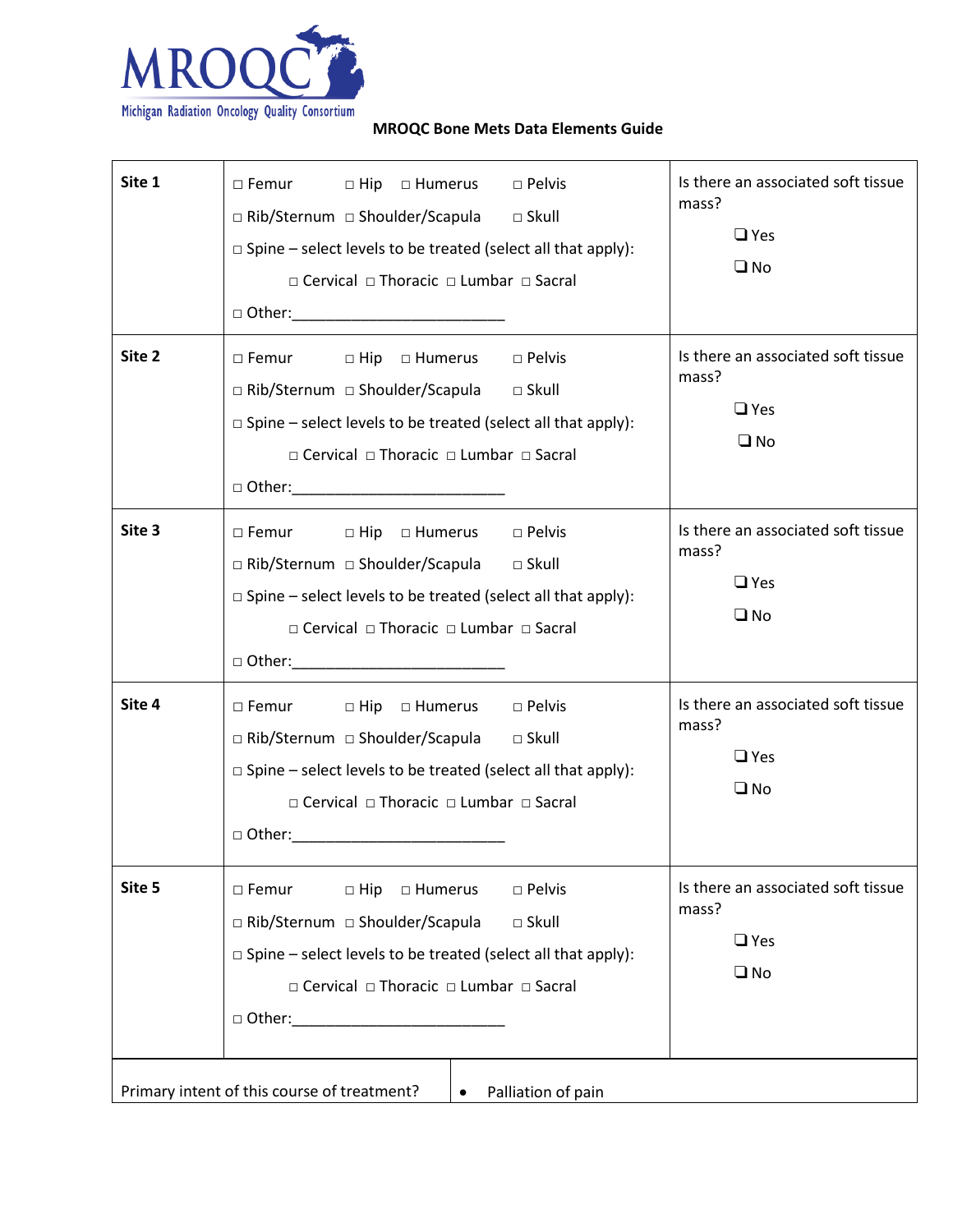

|                                                                                                                            | Durable local control to prevent later problem (e.g.,<br>$\bullet$<br>prevention of pathologic fracture, spine metastasis to<br>prevent later cord compression, etc.)<br>Treatment of existing pathological fracture (i.e., post-<br>$\bullet$<br>fracture or post-operatively)<br>Treatment of spinal cord compression<br>$\bullet$<br>Curative intent or improvements in progression-free survival<br>$\bullet$<br>(e.g., oligometastasis treatment) |
|----------------------------------------------------------------------------------------------------------------------------|--------------------------------------------------------------------------------------------------------------------------------------------------------------------------------------------------------------------------------------------------------------------------------------------------------------------------------------------------------------------------------------------------------------------------------------------------------|
| Is this patient part of a prospective clinical<br>protocol or registry study (do not include<br>MROQC)?                    | Yes<br><b>No</b>                                                                                                                                                                                                                                                                                                                                                                                                                                       |
| Does this study (these studies) influence your<br>radiation dose/treatment plan, or expected<br>toxicity for this patient? | not applicable/not on study<br>$\bullet$<br>Yes<br>$\bullet$<br><b>No</b>                                                                                                                                                                                                                                                                                                                                                                              |
| Is the patient scheduled to receive systemic<br>therapy after radiotherapy?                                                | Yes<br><b>No</b>                                                                                                                                                                                                                                                                                                                                                                                                                                       |
| A) If yes, does this influence your<br>radiation dose/treatment plan for this<br>patient?                                  | Yes<br><b>No</b><br>$\bullet$                                                                                                                                                                                                                                                                                                                                                                                                                          |
| B) If yes, is the systemic therapy:<br>➤                                                                                   | Chemotherapy<br>$\bullet$<br>Immunotherapy<br>$\bullet$<br>Targeted therapy<br>$\bullet$<br>Endocrine/ hormonal therapy<br>$\bullet$                                                                                                                                                                                                                                                                                                                   |
| <b>Symptom Scoring</b>                                                                                                     |                                                                                                                                                                                                                                                                                                                                                                                                                                                        |
|                                                                                                                            | Grade                                                                                                                                                                                                                                                                                                                                                                                                                                                  |

|             |                                   |                                                                                                   |                                                                          | uidue                                                                                    |                                                                                    |       |  |  |  |
|-------------|-----------------------------------|---------------------------------------------------------------------------------------------------|--------------------------------------------------------------------------|------------------------------------------------------------------------------------------|------------------------------------------------------------------------------------|-------|--|--|--|
|             | n/a                               |                                                                                                   |                                                                          |                                                                                          |                                                                                    |       |  |  |  |
|             | <b>Gastrointestinal disorders</b> |                                                                                                   |                                                                          |                                                                                          |                                                                                    |       |  |  |  |
| Esophagitis |                                   | Asymptomatic;<br>clinical or<br>diagnostic<br>observations only;<br>intervention not<br>indicated | Symptomatic; altered<br>eating/swallowing; oral<br>supplements indicated | Severely altered<br>eating/swallowing; tube feeding,<br>TPN or hospitalization indicated | Life-threatening<br>consequences;<br>urgent operative<br>intervention<br>indicated | Death |  |  |  |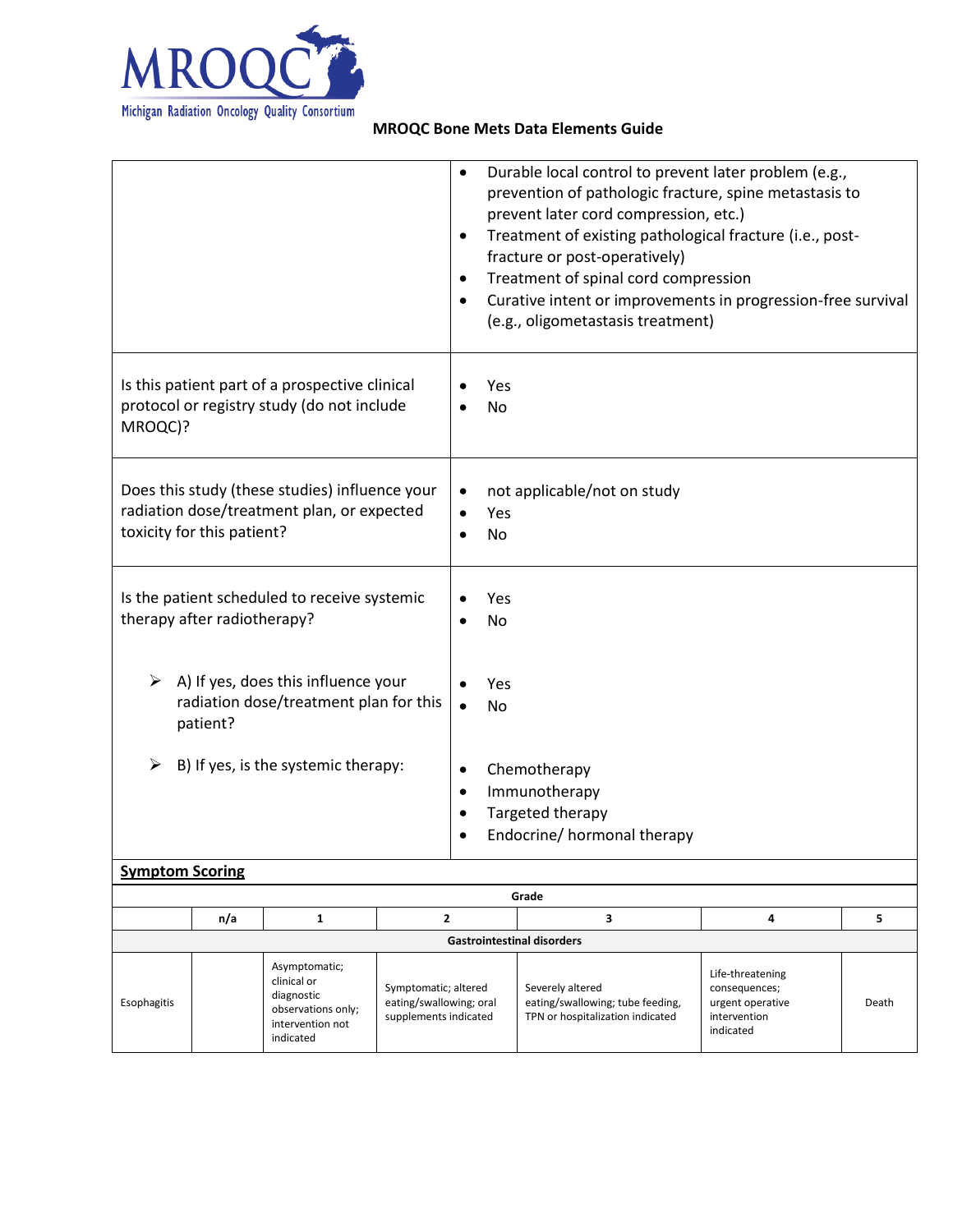

Was there clinical or local progression at the

treated site?

## **MROQC Bone Mets Data Elements Guide**

| Diarrhea                                                                       | Increase of <4<br>stools per day over<br>baseline; mild<br>increase in ostomy<br>output compared to<br>baseline | Increase of 4 - 6 stools<br>per day over baseline;<br>moderate increase in<br>ostomy output compared<br>to baseline          |                                        | Increase of >=7 stools per day over<br>baseline; incontinence;<br>hospitalization indicated; severe<br>increase in ostomy output<br>compared to baseline; limiting self-<br>care ADL | Life-threatening<br>consequences; urgent<br>intervention indicated                                                                                                   | Death |
|--------------------------------------------------------------------------------|-----------------------------------------------------------------------------------------------------------------|------------------------------------------------------------------------------------------------------------------------------|----------------------------------------|--------------------------------------------------------------------------------------------------------------------------------------------------------------------------------------|----------------------------------------------------------------------------------------------------------------------------------------------------------------------|-------|
| Nausea                                                                         | Loss of appetite<br>without alteration<br>in eating habits                                                      | Oral intake decreased<br>without significant<br>weight loss, dehydration<br>or malnutrition                                  |                                        | Inadequate oral caloric or fluid<br>intake; tube feeding, TPN, or<br>hospitalization indicated                                                                                       |                                                                                                                                                                      |       |
| Vomiting                                                                       | 1 - 2 episodes<br>(separated by 5<br>minutes) in 24 hrs.                                                        | 3 - 5 episodes (separated<br>by 5 minutes) in 24 hrs.                                                                        |                                        | >=6 episodes (separated by 5<br>minutes) in 24 hrs.; tube feeding,<br>TPN or hospitalization indicated                                                                               | Life-threatening<br>consequences; urgent<br>intervention indicated                                                                                                   | Death |
|                                                                                |                                                                                                                 |                                                                                                                              | <b>Fatigue</b>                         |                                                                                                                                                                                      |                                                                                                                                                                      |       |
| Fatigue                                                                        | Fatigue relieved by<br>rest                                                                                     | Fatigue not relieved by<br>rest; limiting<br>instrumental ADL*                                                               |                                        | Fatigue not relieved by rest;<br>limiting self-care ADL*                                                                                                                             |                                                                                                                                                                      |       |
|                                                                                |                                                                                                                 |                                                                                                                              |                                        | <b>Renal and Urinary Disorders</b>                                                                                                                                                   |                                                                                                                                                                      |       |
| Urinary<br>Frequency                                                           | Present                                                                                                         | Limiting instrumental<br>ADL; medical<br>management indicated                                                                |                                        |                                                                                                                                                                                      |                                                                                                                                                                      |       |
| Urinary<br>Urgency                                                             | Present                                                                                                         | Limiting instrumental<br>ADL; medical<br>management indicated                                                                |                                        |                                                                                                                                                                                      |                                                                                                                                                                      |       |
| <b>Skin</b>                                                                    |                                                                                                                 |                                                                                                                              |                                        |                                                                                                                                                                                      |                                                                                                                                                                      |       |
| Dermatitis                                                                     | Faint erythema or<br>dry desquamation                                                                           | Moderate to brisk<br>erythema; patchy moist<br>desquamation, mostly<br>confined to skin folds and<br>creases; moderate edema |                                        | Moist desquamation in areas other<br>than skin folds and creases;<br>bleeding induced by minor trauma<br>or abrasion                                                                 | Life-threatening<br>consequences; skin<br>necrosis or ulceration of<br>full thickness dermis;<br>spontaneous bleeding<br>from involved site; skin<br>graft indicated | Death |
|                                                                                |                                                                                                                 |                                                                                                                              |                                        | <b>M5 CDA: Bone Mets Follow-up</b>                                                                                                                                                   |                                                                                                                                                                      |       |
|                                                                                |                                                                                                                 |                                                                                                                              |                                        |                                                                                                                                                                                      | Time points: Complete 6-weeks post-RT end date                                                                                                                       |       |
| <b>Data Elements</b>                                                           |                                                                                                                 |                                                                                                                              | <b>Options</b>                         |                                                                                                                                                                                      |                                                                                                                                                                      |       |
| What is the treatment start date (RT start<br>date) associated with this form? |                                                                                                                 |                                                                                                                              | (mm/dd/yyyy)                           |                                                                                                                                                                                      |                                                                                                                                                                      |       |
| Weight                                                                         |                                                                                                                 | ٠                                                                                                                            | (specify lbs. or kg)<br>not documented |                                                                                                                                                                                      |                                                                                                                                                                      |       |

• Yes • No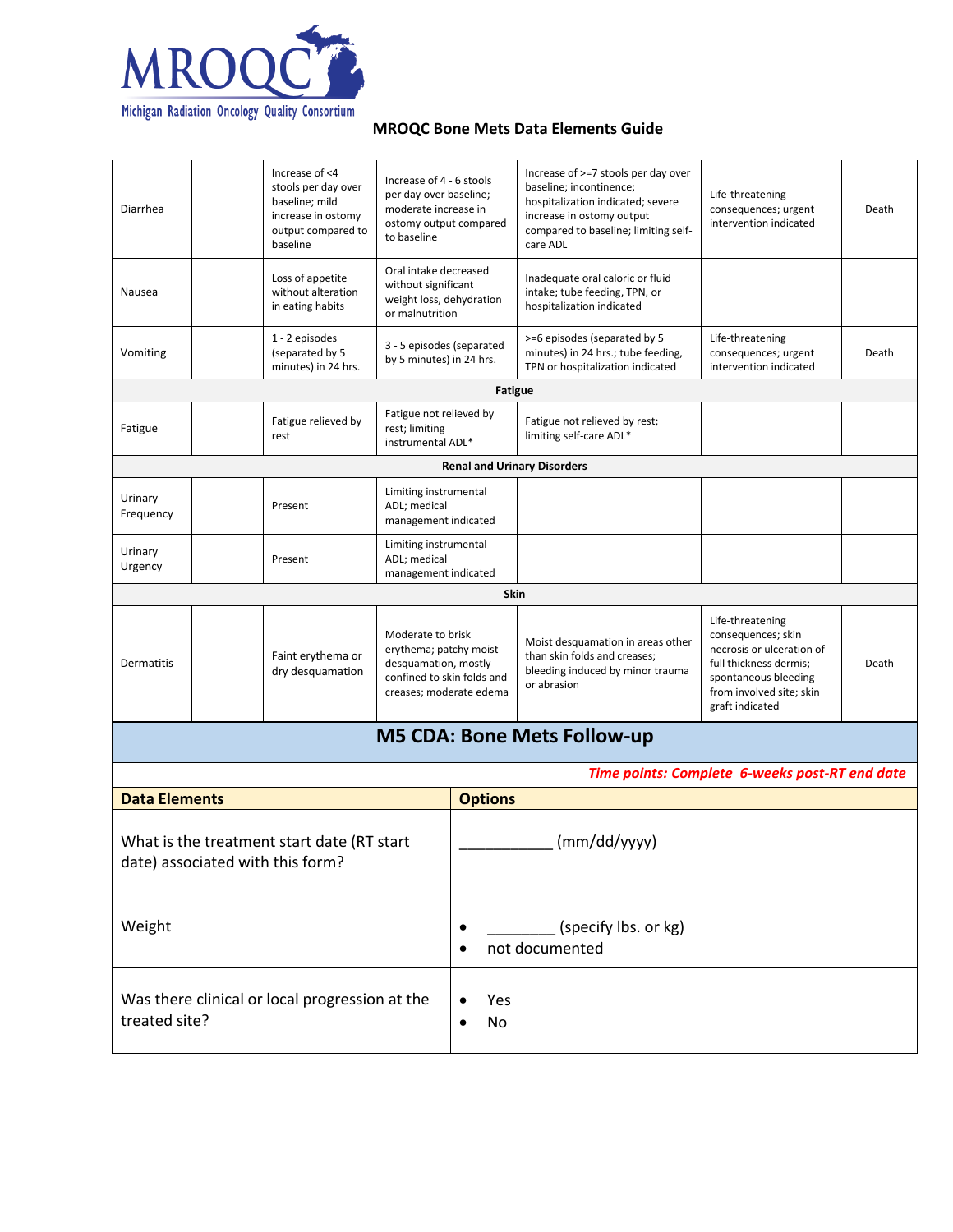

| Was additional cancer therapy given after<br>palliative RT?<br>$\triangleright$ If yes: | Yes<br>٠<br><b>No</b><br>$\bullet$<br>Surgery<br>٠<br>Systemic                                                               |  |
|-----------------------------------------------------------------------------------------|------------------------------------------------------------------------------------------------------------------------------|--|
| If systemic:<br>➤                                                                       | Chemotherapy<br>$\bullet$<br>Immunotherapy<br>$\bullet$<br>Targeted therapy<br>$\bullet$<br>Endocrine/ hormonal therapy<br>٠ |  |
| Was additional RT given?                                                                | Yes<br>No                                                                                                                    |  |
| If yes<br>➤                                                                             | Same area<br>$\epsilon$<br><b>Different</b><br>$\bullet$                                                                     |  |
| Has the patient been enrolled in hospice since<br>the end of RT                         | Yes<br>No<br>$\bullet$                                                                                                       |  |
| Karnofsky Performance Scale (circle response)                                           |                                                                                                                              |  |
| 100                                                                                     | Normal no complaints; no evidence of disease.                                                                                |  |
| 90                                                                                      | Able to carry on normal activity; minor signs or symptoms of<br>disease.                                                     |  |
| 80                                                                                      | Normal activity with effort; some signs or symptoms of<br>disease.                                                           |  |
| 70                                                                                      | Cares for self; unable to carry on normal activity or to do<br>active work.                                                  |  |
| 60                                                                                      | Requires occasional assistance, but is able to care for most of<br>his personal needs.                                       |  |
| 50                                                                                      | Requires considerable assistance and frequent medical care.                                                                  |  |
| 40                                                                                      | Disabled; requires special care and assistance.                                                                              |  |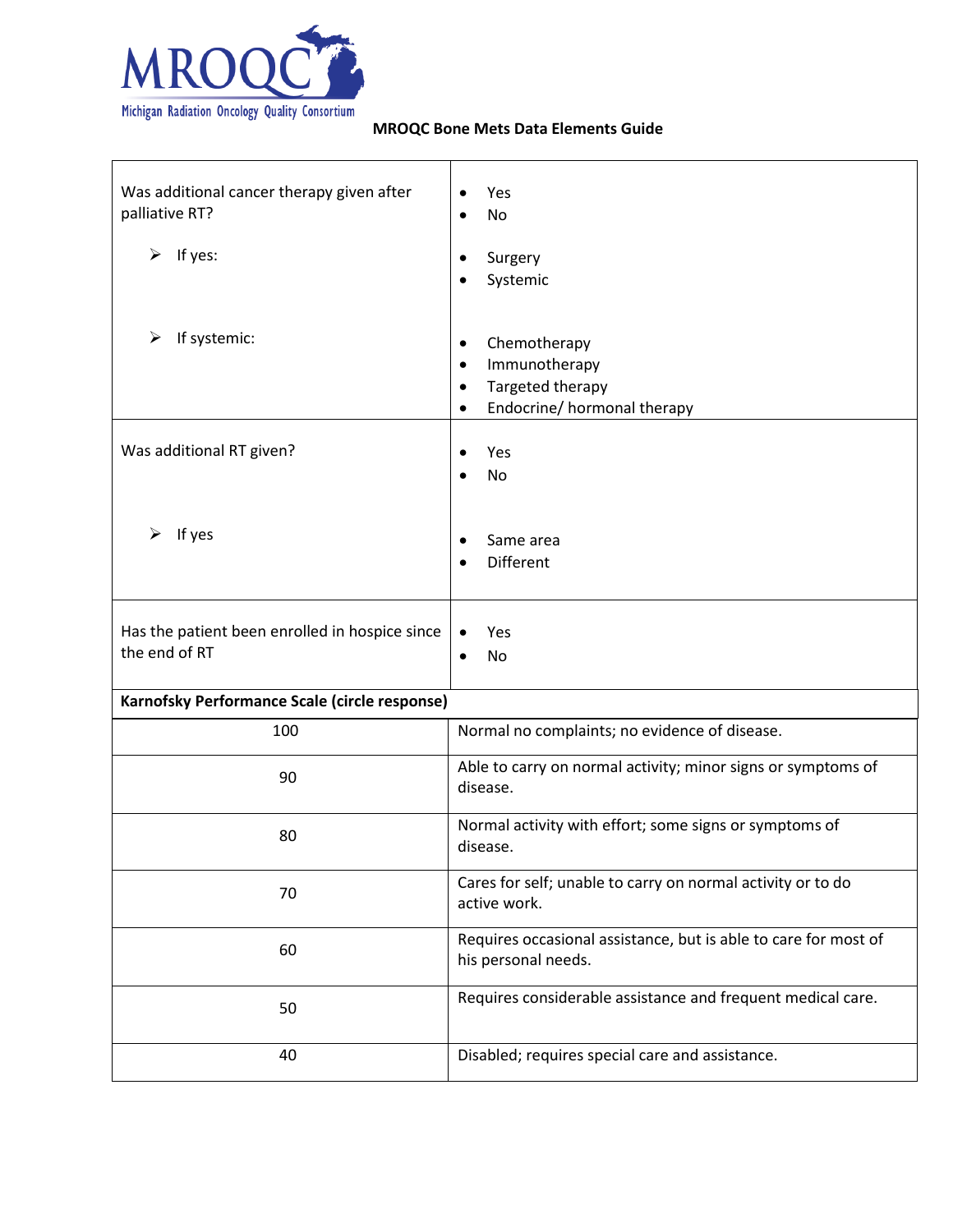

| 30                                    |                                    | Severely disabled; hospital admission is indicated<br>although death not imminent.                              |                                                                                                                     |                                   |                                                                                                                                                                                      |                                                                                    |       |  |
|---------------------------------------|------------------------------------|-----------------------------------------------------------------------------------------------------------------|---------------------------------------------------------------------------------------------------------------------|-----------------------------------|--------------------------------------------------------------------------------------------------------------------------------------------------------------------------------------|------------------------------------------------------------------------------------|-------|--|
| 20                                    |                                    |                                                                                                                 | Very sick; hospital admission necessary; active supportive<br>treatment necessary.                                  |                                   |                                                                                                                                                                                      |                                                                                    |       |  |
|                                       |                                    | 10                                                                                                              |                                                                                                                     |                                   | Moribund; fatal processes progressing rapidly.                                                                                                                                       |                                                                                    |       |  |
|                                       |                                    | 0                                                                                                               |                                                                                                                     | Dead                              |                                                                                                                                                                                      |                                                                                    |       |  |
| <b>Toxicity Scoring (CTCAE v 4.0)</b> |                                    |                                                                                                                 |                                                                                                                     |                                   |                                                                                                                                                                                      |                                                                                    |       |  |
|                                       |                                    |                                                                                                                 |                                                                                                                     |                                   | Grade                                                                                                                                                                                |                                                                                    |       |  |
|                                       | n/a                                | $\mathbf{1}$                                                                                                    |                                                                                                                     | 2                                 | 3                                                                                                                                                                                    | 4                                                                                  | 5     |  |
|                                       |                                    |                                                                                                                 |                                                                                                                     | <b>Gastrointestinal disorders</b> |                                                                                                                                                                                      |                                                                                    |       |  |
| Esophagitis                           |                                    | Asymptomatic;<br>clinical or<br>diagnostic<br>observations only;<br>intervention not<br>indicated               | Symptomatic; altered<br>eating/swallowing; oral<br>supplements indicated                                            |                                   | Severely altered<br>eating/swallowing; tube feeding,<br>TPN or hospitalization indicated                                                                                             | Life-threatening<br>consequences;<br>urgent operative<br>intervention<br>indicated | Death |  |
| Diarrhea                              |                                    | Increase of <4<br>stools per day over<br>baseline; mild<br>increase in ostomy<br>output compared to<br>baseline | Increase of 4 - 6 stools<br>per day over baseline;<br>moderate increase in<br>ostomy output compared<br>to baseline |                                   | Increase of >=7 stools per day over<br>baseline; incontinence;<br>hospitalization indicated; severe<br>increase in ostomy output<br>compared to baseline; limiting self-<br>care ADL | Life-threatening<br>consequences; urgent<br>intervention indicated                 | Death |  |
| Nausea                                |                                    | Loss of appetite<br>without alteration<br>in eating habits                                                      | Oral intake decreased<br>without significant<br>weight loss, dehydration<br>or malnutrition                         |                                   | Inadequate oral caloric or fluid<br>intake; tube feeding, TPN, or<br>hospitalization indicated                                                                                       |                                                                                    |       |  |
| Vomiting                              |                                    | 1 - 2 episodes<br>(separated by 5<br>minutes) in 24 hrs.                                                        | 3 - 5 episodes (separated<br>by 5 minutes) in 24 hrs.                                                               |                                   | >=6 episodes (separated by 5<br>minutes) in 24 hrs.; tube feeding,<br>TPN or hospitalization indicated                                                                               | Life-threatening<br>consequences; urgent<br>intervention indicated                 | Death |  |
| <b>Fatigue</b>                        |                                    |                                                                                                                 |                                                                                                                     |                                   |                                                                                                                                                                                      |                                                                                    |       |  |
| Fatigue                               |                                    | Fatigue relieved by<br>rest                                                                                     | Fatigue not relieved by<br>rest; limiting<br>instrumental ADL*                                                      |                                   | Fatigue not relieved by rest;<br>limiting self-care ADL*                                                                                                                             |                                                                                    |       |  |
|                                       | <b>Renal and Urinary Disorders</b> |                                                                                                                 |                                                                                                                     |                                   |                                                                                                                                                                                      |                                                                                    |       |  |
| Urinary<br>Frequency                  |                                    | Present                                                                                                         | Limiting instrumental<br>ADL; medical<br>management indicated                                                       |                                   |                                                                                                                                                                                      |                                                                                    |       |  |
| Urinary<br>Urgency                    |                                    | Present                                                                                                         | Limiting instrumental<br>ADL; medical<br>management indicated                                                       |                                   |                                                                                                                                                                                      |                                                                                    |       |  |
| Skin                                  |                                    |                                                                                                                 |                                                                                                                     |                                   |                                                                                                                                                                                      |                                                                                    |       |  |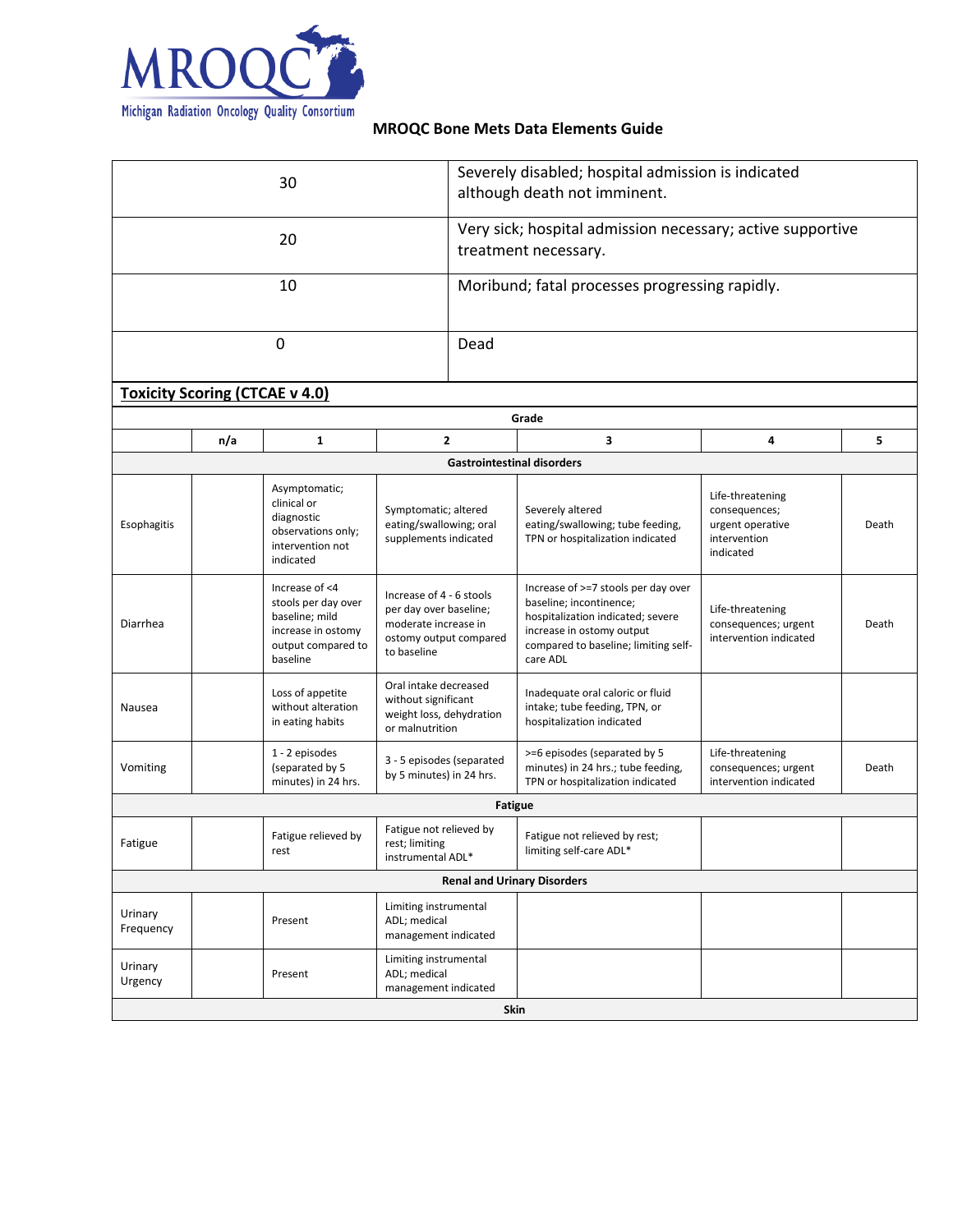

| Dermatitis                                                                                                                                          |                        | Faint erythema or<br>dry desquamation | Moderate to brisk<br>erythema; patchy moist<br>desquamation, mostly<br>confined to skin folds and<br>creases; moderate edema |                        |             | Moist desquamation in areas other<br>than skin folds and creases;<br>bleeding induced by minor trauma<br>or abrasion | Life-threatening<br>consequences; skin<br>necrosis or ulceration of<br>full thickness dermis;<br>spontaneous bleeding<br>from involved site; skin<br>graft indicated | Death |
|-----------------------------------------------------------------------------------------------------------------------------------------------------|------------------------|---------------------------------------|------------------------------------------------------------------------------------------------------------------------------|------------------------|-------------|----------------------------------------------------------------------------------------------------------------------|----------------------------------------------------------------------------------------------------------------------------------------------------------------------|-------|
| Was medication prescribed for any radiation<br>treatment related toxicity?<br>If yes, note toxicity and medication:<br>$\blacktriangleright$        |                        |                                       | $\bullet$                                                                                                                    | Yes<br>No              | (free text) |                                                                                                                      |                                                                                                                                                                      |       |
| Was a clinical procedure performed due to<br>radiation treatment related toxicity?<br>If yes, note toxicity and procedure:<br>$\blacktriangleright$ |                        |                                       |                                                                                                                              | Yes<br>No              | (free text) |                                                                                                                      |                                                                                                                                                                      |       |
| Since completing treatment, has the patient<br>been hospitalized or seen in the ED for<br>radiation treatment related toxicity?                     |                        | $\bullet$                             | Yes<br><b>No</b>                                                                                                             |                        |             |                                                                                                                      |                                                                                                                                                                      |       |
|                                                                                                                                                     | If yes:                |                                       |                                                                                                                              | $\bullet$<br>$\bullet$ | <b>ED</b>   | Hospitalization                                                                                                      |                                                                                                                                                                      |       |
|                                                                                                                                                     | If yes, note toxicity: |                                       |                                                                                                                              |                        |             | (free text)                                                                                                          |                                                                                                                                                                      |       |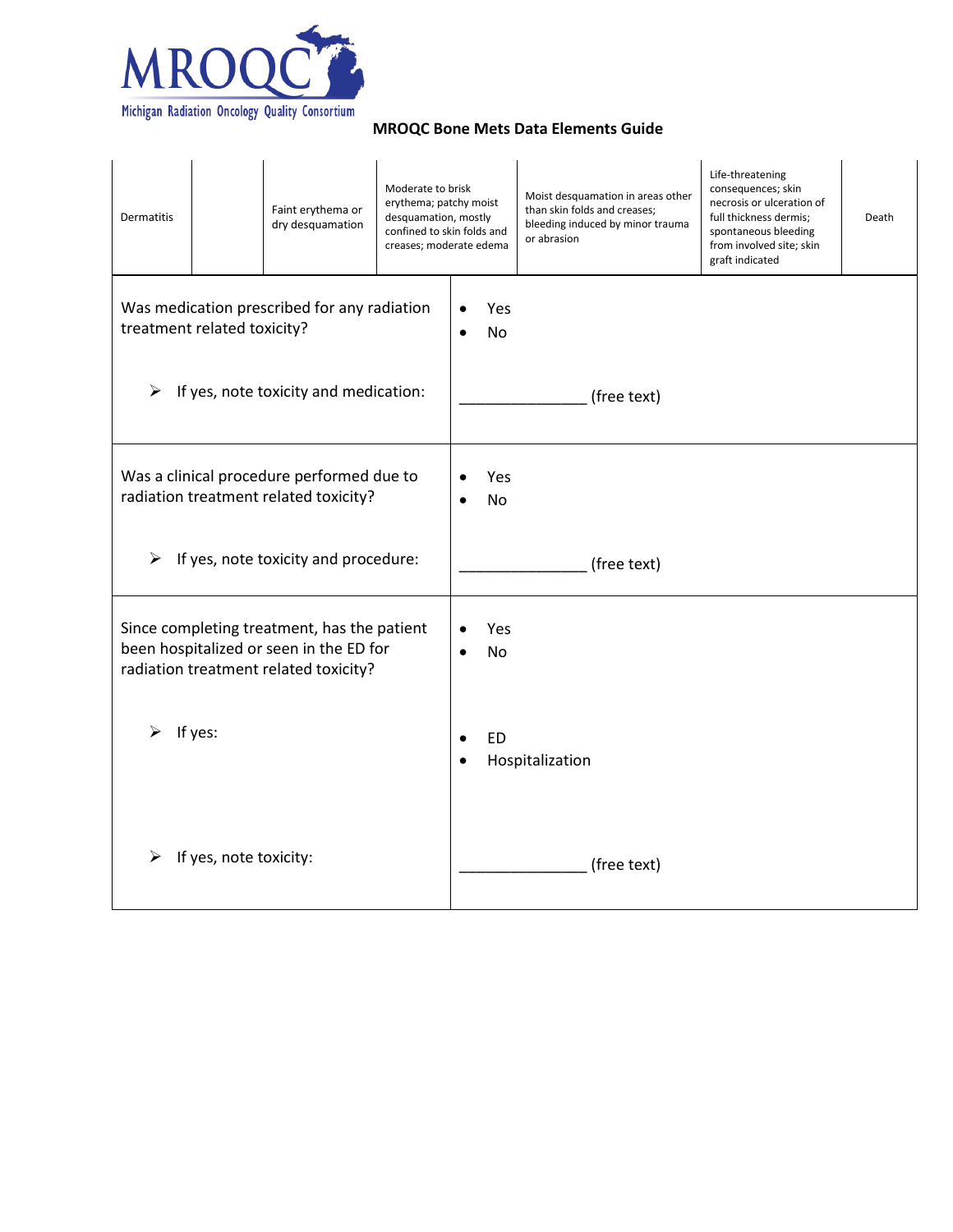

| <b>M6 Patient: Pre-Treatment Bone Mets Questionnaire</b>                       |                |                                   |
|--------------------------------------------------------------------------------|----------------|-----------------------------------|
|                                                                                |                | <b>Time points: Pre-Treatment</b> |
| <b>Data Elements</b>                                                           | <b>Options</b> |                                   |
| What is the treatment start date (RT start<br>date) associated with this form? | (mm/dd/yyyy)   |                                   |
| Do you have any trouble taking a short walk<br>outside of the house?           |                |                                   |
| Do you need to stay in bed or a chair during<br>the day?                       | Not at all     |                                   |
| Do you need help with eating, dressing,                                        | A little       |                                   |
| washing yourself or using the toilet?                                          | Quite a bit    |                                   |
| Were you short of breath?                                                      | Very much      |                                   |
| Have you had pain?                                                             |                |                                   |
| I feel ill                                                                     |                |                                   |
| Have you had trouble sleeping?                                                 |                |                                   |
| Have you felt weak?                                                            |                |                                   |
| Have you lacked appetite?                                                      |                |                                   |
| Have you felt nauseated?                                                       | Not at all     |                                   |
| Have you been constipated?                                                     | A little       |                                   |
| Were you tired?                                                                | Quite a bit    |                                   |
| Did pain interfere with your daily activities?                                 | Very much      |                                   |
| Did you feel tense?                                                            |                |                                   |
| Did you feel depressed?                                                        |                |                                   |
| How would you rate your overall quality of<br>life during the last 3 days?     | Scale (0-10)   |                                   |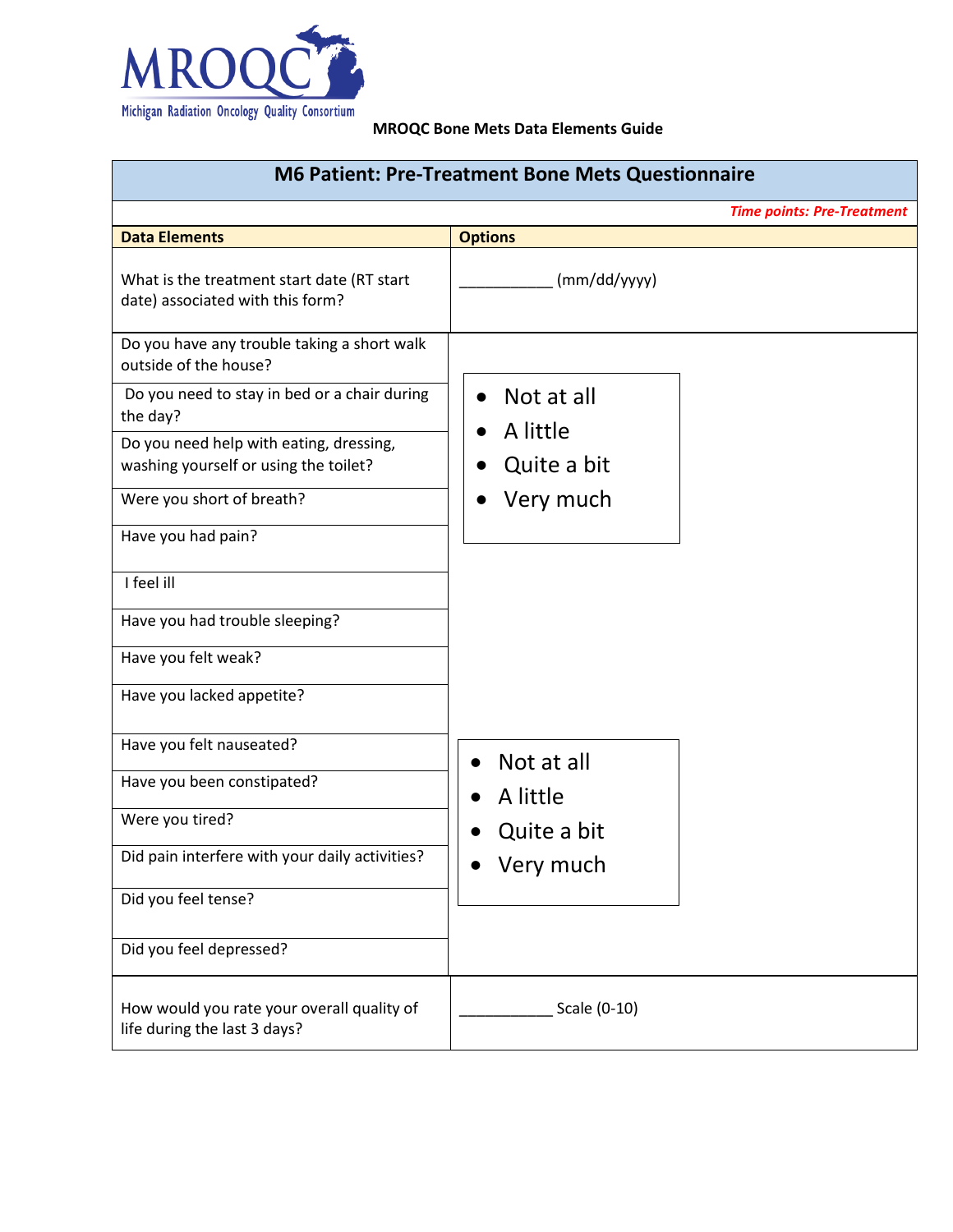

| Rate your pain at its worst at your treated<br>site(s) within the last 3 days.                                                                                            | Scale (0-10)                                                                                                                                                                                                                                                                                                                                                                                                                                                                                 |
|---------------------------------------------------------------------------------------------------------------------------------------------------------------------------|----------------------------------------------------------------------------------------------------------------------------------------------------------------------------------------------------------------------------------------------------------------------------------------------------------------------------------------------------------------------------------------------------------------------------------------------------------------------------------------------|
| Have you ever, even once, used Cannabis?                                                                                                                                  | Prefer not to answer<br>$\bullet$<br>No.<br>Yes                                                                                                                                                                                                                                                                                                                                                                                                                                              |
| Think specifically about the past 30 days up to<br>and including today. What is your best<br>estimate of the number of days you used<br>Cannabis during the past 30 days? | 0 days<br>1 or 2 days<br>$\bullet$<br>3 to 5 days<br>$\bullet$<br>6 to 9 days<br>$\bullet$<br>10 to 19 days<br>$\bullet$<br>20 to 29 days<br>All 30 days                                                                                                                                                                                                                                                                                                                                     |
| What is the highest level of education you<br>have completed?                                                                                                             | Grade School or less<br>Some College or Technical School<br>$\bullet$<br>Some High School<br>$\bullet$<br>Associate's Degree<br>٠<br>High School Graduate or G.E.D.<br>College Graduate (Bachelor's Degree)<br>$\bullet$<br><b>Graduate Degree</b>                                                                                                                                                                                                                                           |
| Which of the following best describes your<br>race?                                                                                                                       | American Indian/Alaska Native<br>٠<br>Asian<br>$\bullet$<br>Native Hawaiian or other Pacific Islander<br><b>Black or African American</b><br>White<br>Arab/Middle Eastern<br>٠<br>٠                                                                                                                                                                                                                                                                                                          |
| During the past 30 days, which one of the<br>following ways did you use cannabis most<br>often? Did you usually:                                                          | Smoke it (for example, in a joint, bong, pipe, or blunt)<br>$\bullet$<br>Eat it (for example, in brownies, cakes, cookies, or candy)<br>٠<br>Drink it (for example, in tea, cola, or alcohol)<br>$\bullet$<br>Vaporize it (for example, in an e-cigarette-like vaporizer or<br>$\bullet$<br>another vaporizing device)<br>Dab it (for example, using waxes or concentrates)<br>Apply to skin (for example, using lotions or oils)<br>Administer rectally (for example, using suppositories). |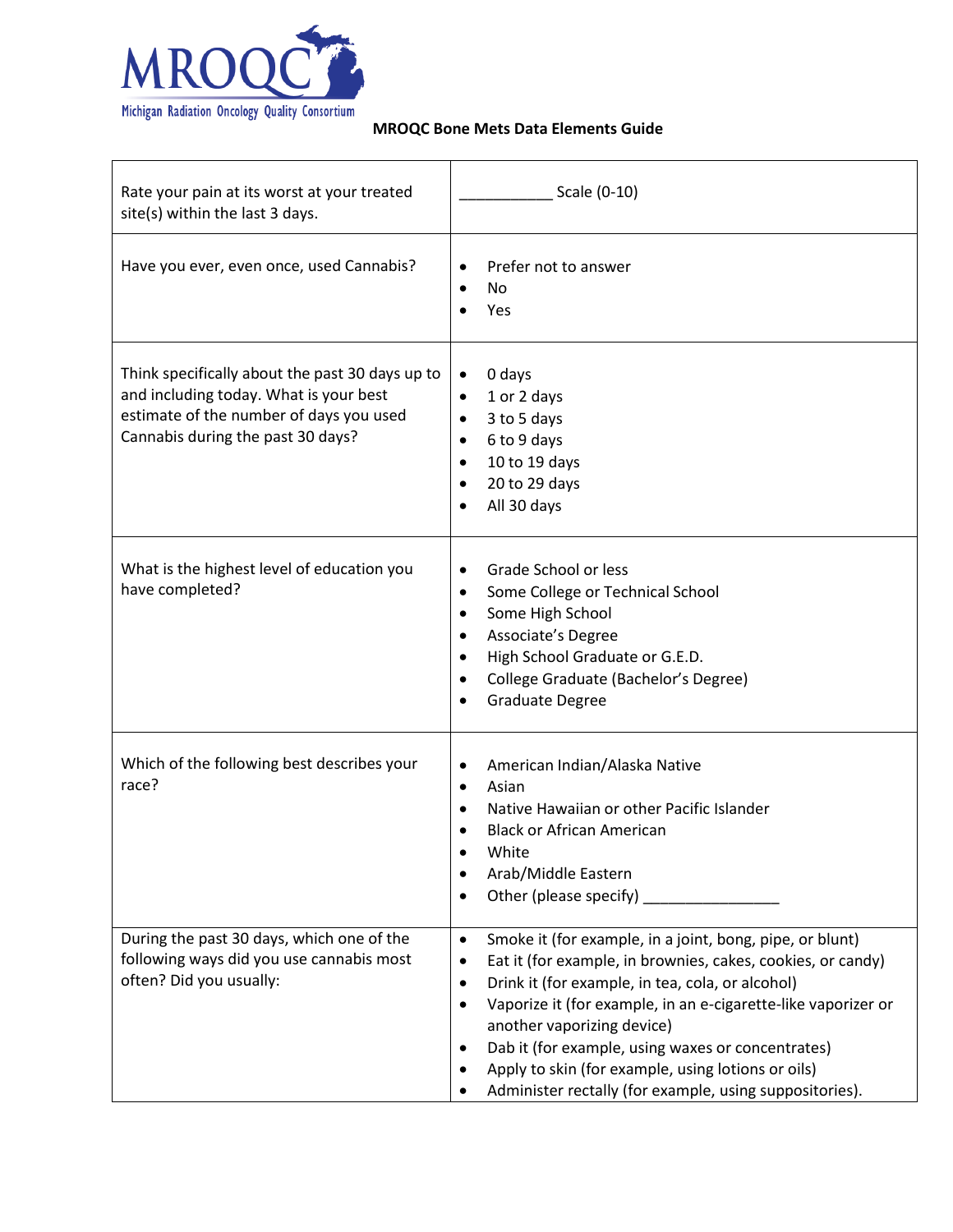

|                                                                                | Use it some other way (please specify:<br>$\bullet$ |
|--------------------------------------------------------------------------------|-----------------------------------------------------|
|                                                                                |                                                     |
|                                                                                |                                                     |
| What is the major active ingredient in the                                     | THC-also called tetrahydrocannabinol<br>$\bullet$   |
| cannabis product that you use the most? (This                                  | CBD-also called cannabidiol<br>$\bullet$            |
| information can often be found on the                                          | Balanced levels of THC and CBD<br>$\bullet$         |
| package label.)                                                                | I don't know<br>$\bullet$                           |
|                                                                                | <b>M7 Patient: 6-week Follow-up Survey</b>          |
|                                                                                | Time points: Complete 6-weeks post-RT end date      |
| <b>Data Elements</b>                                                           | <b>Options</b>                                      |
| What is the treatment start date (RT start<br>date) associated with this form? | (mm/dd/yyyy)                                        |
| Do you have any trouble taking a short walk<br>outside of the house?           |                                                     |
| Do you need to stay in bed or a chair during<br>the day?                       | Not at all                                          |
| Do you need help with eating, dressing,                                        | A little                                            |
| washing yourself or using the toilet?                                          | Quite a bit                                         |
| Were you short of breath?                                                      | Very much                                           |
| Have you had pain?                                                             |                                                     |
| I feel ill                                                                     |                                                     |
| Have you had trouble sleeping?                                                 |                                                     |
| Have you felt weak?                                                            |                                                     |
| Have you lacked appetite?                                                      | Not at all<br>$\bullet$                             |
| Have you felt nauseated?                                                       | A little                                            |
| Have you been constipated?                                                     | Quite a bit                                         |
| Were you tired?                                                                | Very much                                           |
| Did pain interfere with your daily activities?                                 |                                                     |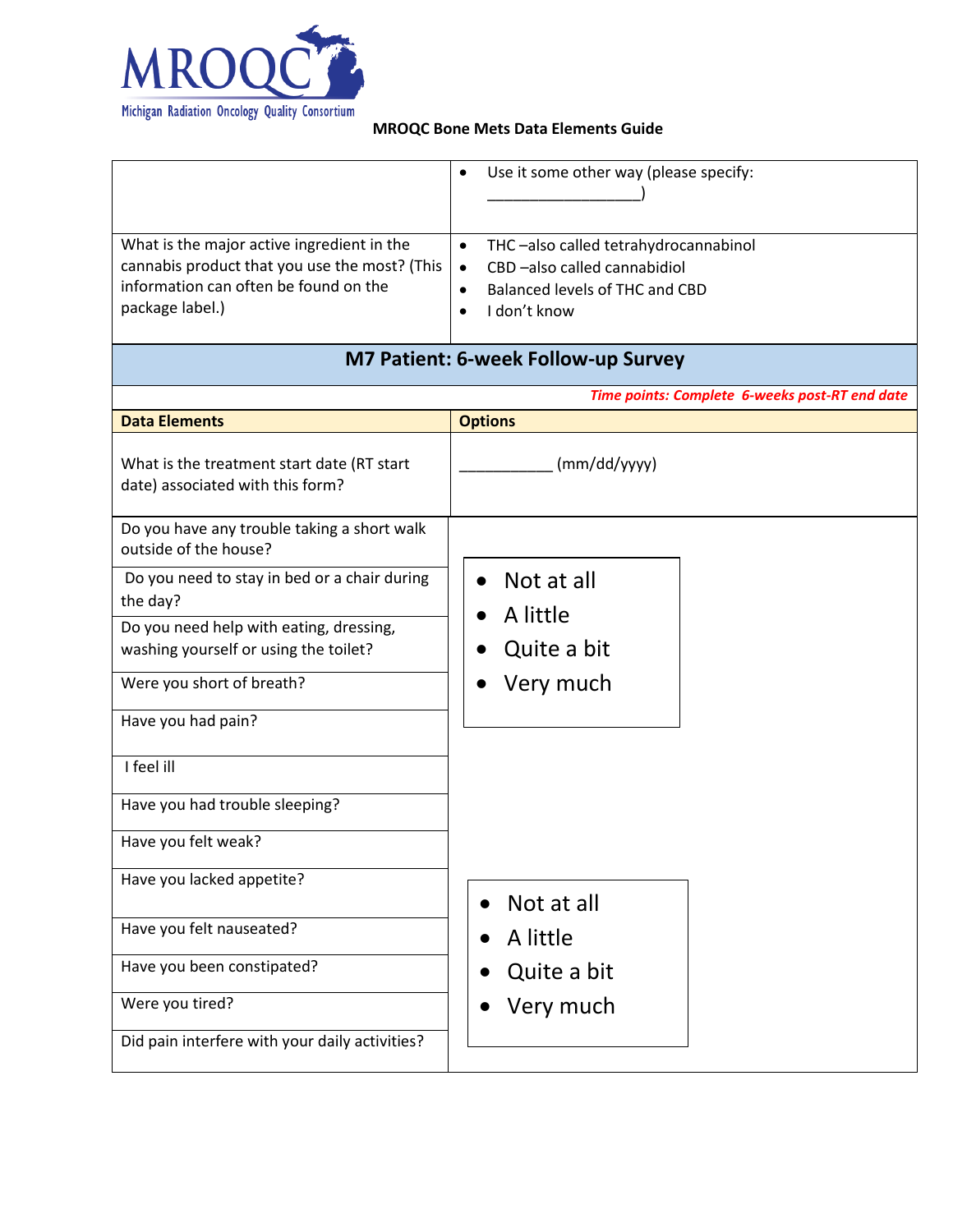

| Did you feel tense?                                                                                                                                                                        |                                                                |
|--------------------------------------------------------------------------------------------------------------------------------------------------------------------------------------------|----------------------------------------------------------------|
| Did you feel depressed?                                                                                                                                                                    |                                                                |
| How would you rate your overall quality of<br>life during the past week?                                                                                                                   | Scale (0-7)                                                    |
| How would you rate your overall quality of<br>life during the last 3 days?                                                                                                                 | Scale (0-10)                                                   |
| Rate your pain at its worst at your treated<br>site(s) within the last 3 days?                                                                                                             | Scale (0-10)                                                   |
| Thinking about your level of pain before<br>starting treatment, did you experience an<br>increase in pain after beginning treatment<br>and up to 1 week following the end of<br>treatment? | Yes<br>No                                                      |
| Were you prescribed medication to treat side<br>effects related to your radiation treatment?                                                                                               | Yes<br>$\bullet$<br>No                                         |
| Were you prescribed steroids during<br>treatment?                                                                                                                                          | Yes<br>No                                                      |
| Have you been seen in the ED or hospitalized<br>since completing radiation treatment?                                                                                                      | Yes<br>No                                                      |
| If yes, how many times for the ED for<br>➤<br>Hospital?                                                                                                                                    | ED (free text)<br>Hospital___________ (free text)<br>$\bullet$ |
| Was radiation related side effects the reason<br>for your emergency room visit or<br>hospitalization?                                                                                      | Yes<br>No<br>N/A                                               |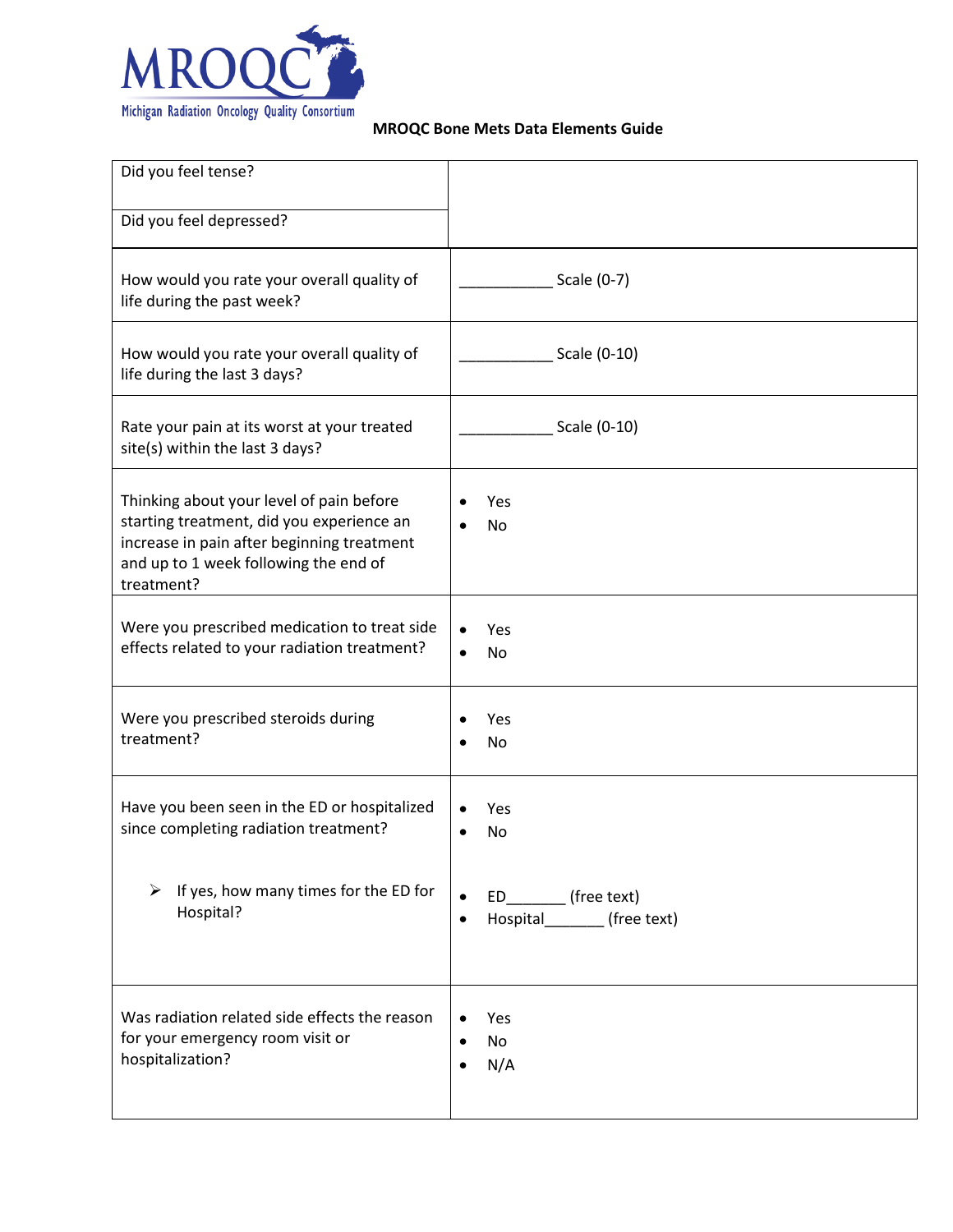

| $\triangleright$ If yes, how many times?                   | (free text)                                     |
|------------------------------------------------------------|-------------------------------------------------|
| Was pain a reason for your ED visit or<br>hospitalization? | Yes<br>٠<br>No<br>$\bullet$<br>N/A<br>$\bullet$ |
| If yes, how many times?<br>➤                               | (free text)                                     |

| <b>M8 CDA: Bone Mets Follow-up Medication Reconciliation Form</b>              |                                                                                                            |  |
|--------------------------------------------------------------------------------|------------------------------------------------------------------------------------------------------------|--|
| Time points: Complete 6-weeks post-RT end date                                 |                                                                                                            |  |
| <b>Data Elements</b>                                                           | <b>Options</b>                                                                                             |  |
| What is the treatment start date (RT start<br>date) associated with this form? | (mm/dd/yyyy)                                                                                               |  |
| List the current opioid medication(s) the<br>patient was prescribed.           |                                                                                                            |  |
| <b>Medication Name</b><br>Dose<br>Frequency                                    | (name)<br>(dose)<br>(frequency)                                                                            |  |
| Check if the patient is not currently taking<br>opioid medication              | Check box                                                                                                  |  |
| SE2 CDA: Early Termination of MROQC Patient Participation Form                 |                                                                                                            |  |
| <b>Data Elements</b>                                                           | <b>Options</b>                                                                                             |  |
| What is the treatment start date (RT start<br>date) associated with this form? | (mm/dd/yyyy)                                                                                               |  |
| Date of Early Termination:                                                     | If the patient died this would be the date<br>of death otherwise it is the last eval. date the patient had |  |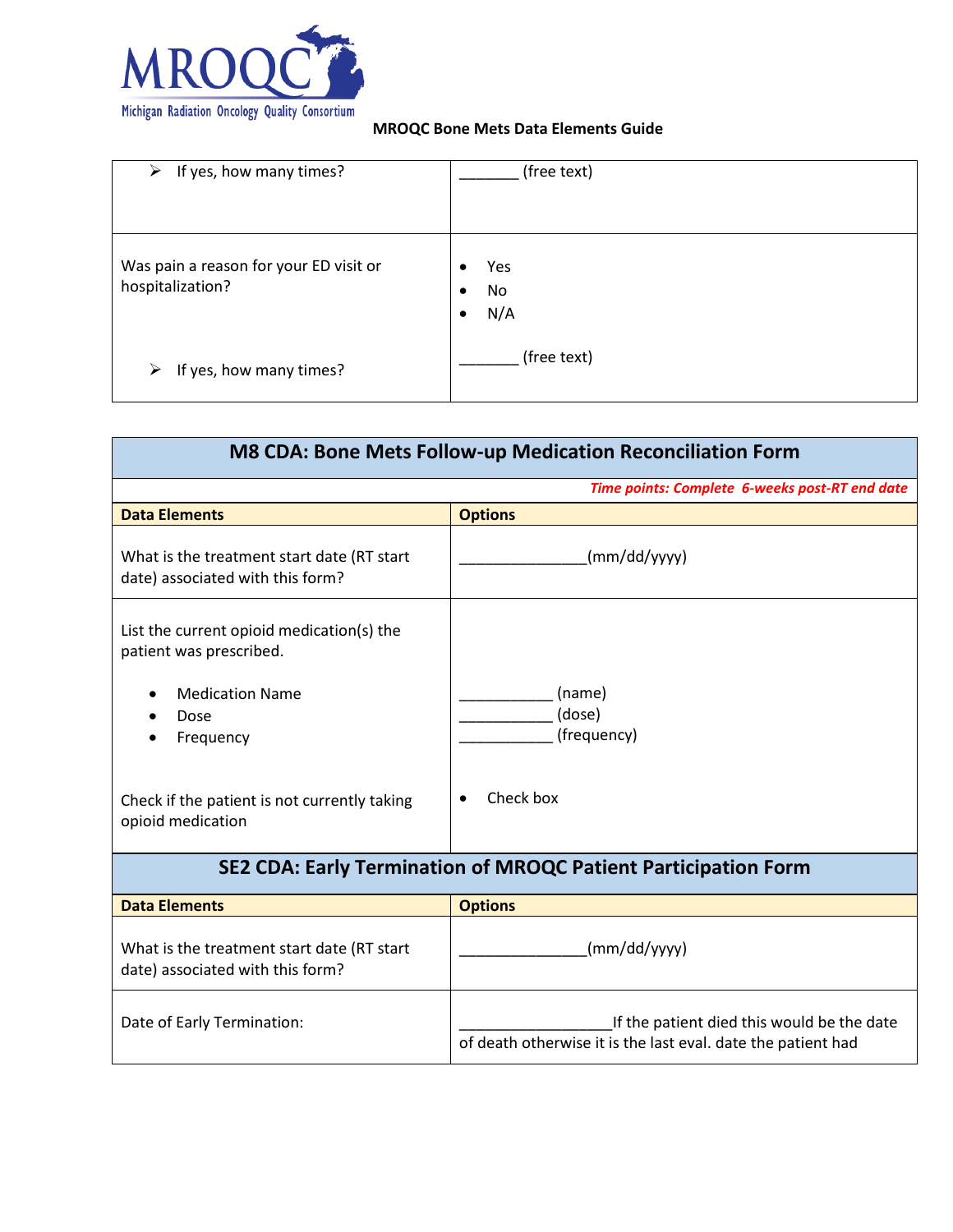

| Reason patient is no longer being followed<br>/participating in MROQC: | Moved<br>$\bullet$<br>To continue treatment elsewhere<br>$\bullet$<br>Deceased<br>$\bullet$<br>Hospice<br>$\bullet$<br>Patient chose to stop treatment<br>٠<br>Patient chose to not follow-up with department<br>$\bullet$<br>Medical issues (i.e. CVA, MI) prevent further participation<br>$\bullet$ |
|------------------------------------------------------------------------|--------------------------------------------------------------------------------------------------------------------------------------------------------------------------------------------------------------------------------------------------------------------------------------------------------|
|                                                                        |                                                                                                                                                                                                                                                                                                        |

| <b>BONE METS Radiotherapy Technical Details Form</b>                           |                                                                                                                                |  |
|--------------------------------------------------------------------------------|--------------------------------------------------------------------------------------------------------------------------------|--|
| <b>Data Elements</b>                                                           | <b>Options</b>                                                                                                                 |  |
| What is the treatment start date (RT start<br>date) associated with this form? | (mm/dd/yyyy)                                                                                                                   |  |
| Select the planning type used for this plan:                                   | Forward planning<br>$\bullet$<br>Inverse planning<br>$\bullet$<br>Hybrid technique (forward and inverse planning)<br>$\bullet$ |  |
| What delivery technique(s) were used in this<br>plan?                          | 2D<br>3D<br>$\bullet$<br><b>IMRT</b><br>$\bullet$<br>Hybrid (3D and IMRT)<br>$\bullet$                                         |  |
| Was this plan considered SBRT?                                                 | Yes<br>No                                                                                                                      |  |
| How was this plan billed?                                                      | 2D<br>3D<br><b>IMRT</b><br><b>SBRT</b><br>Note: DICOM data upload is required for plans billed as IMRT or SBRT.                |  |
| Was a simultaneous integrated boost<br>included in this plan?                  | Yes<br>No                                                                                                                      |  |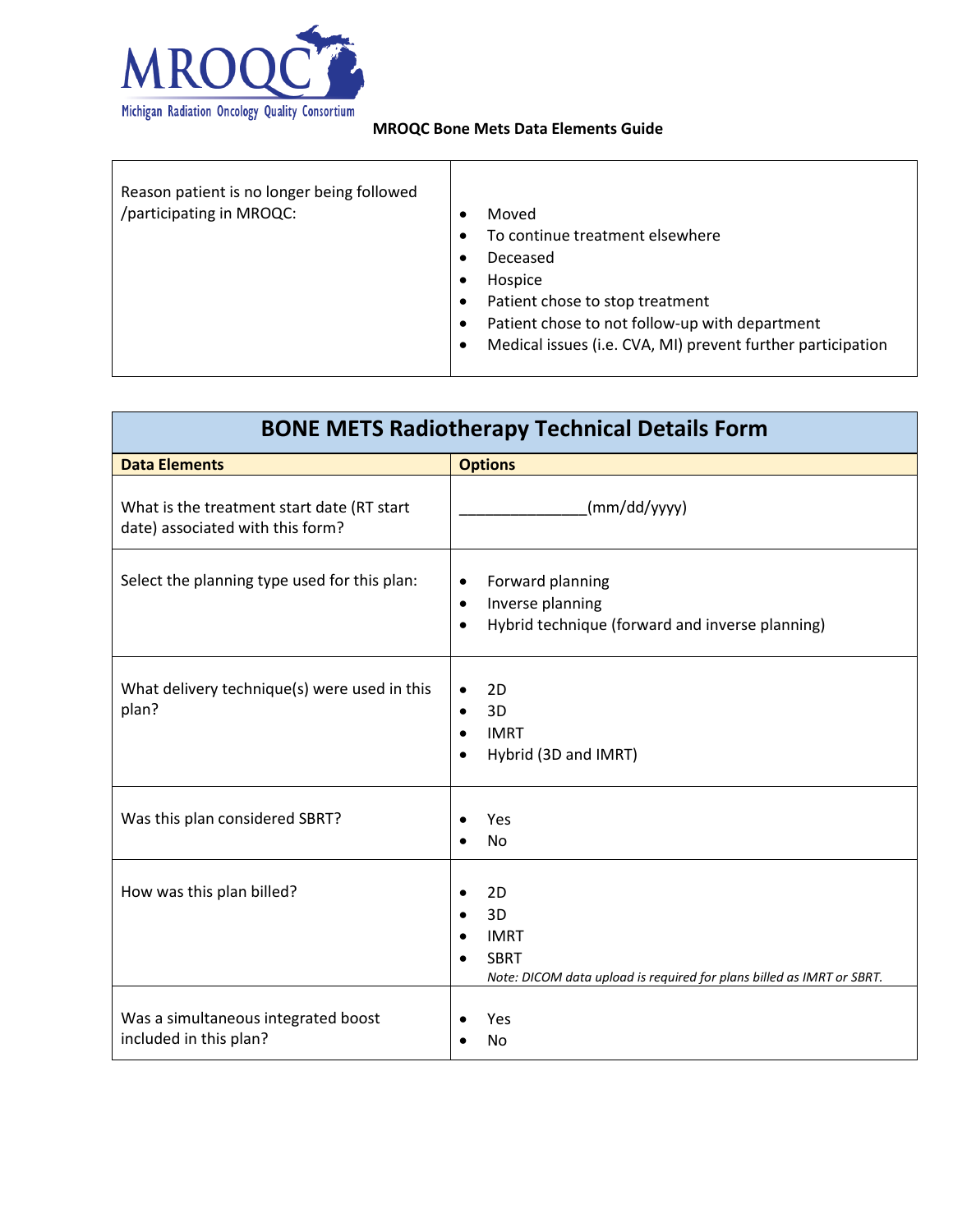

| Select the number of targets treated by this<br>plan:                                                     | drop-down menu: 1-3<br>$\bullet$                                                                                                                                                                                                                                                                |
|-----------------------------------------------------------------------------------------------------------|-------------------------------------------------------------------------------------------------------------------------------------------------------------------------------------------------------------------------------------------------------------------------------------------------|
| <b>TARGETS</b><br>For each target, specify:                                                               |                                                                                                                                                                                                                                                                                                 |
| a. Enter the name of this target:<br>➤                                                                    | free text                                                                                                                                                                                                                                                                                       |
| b. Choose all treatment sites included<br>➤<br>in this target:                                            | Femur<br>$\bullet$<br>Shoulder/Scapula<br>$\bullet$<br>Hip<br>٠<br>Skull<br>$\bullet$<br>Humerus<br>$\bullet$<br>Spine - select all levels treated: Cervical, Thoracic, Lumbar,<br>$\bullet$<br>Sacral<br>Pelvis<br>$\bullet$<br>Other. Please specify: ______<br>٠<br>Rib/Sternum<br>$\bullet$ |
| c. Was a GTV structure contoured?<br>⋗                                                                    | Yes<br>No                                                                                                                                                                                                                                                                                       |
| d. Was a CTV structure contoured?                                                                         | Yes<br>No                                                                                                                                                                                                                                                                                       |
| e. What is the approximate margin<br>➤<br>between the GTV structure and CTV<br>structure in cm? ______ cm | if $Q6c$ = "Yes" and $Q6d$ = "Yes" [between 0 and 5]<br>$\bullet$                                                                                                                                                                                                                               |